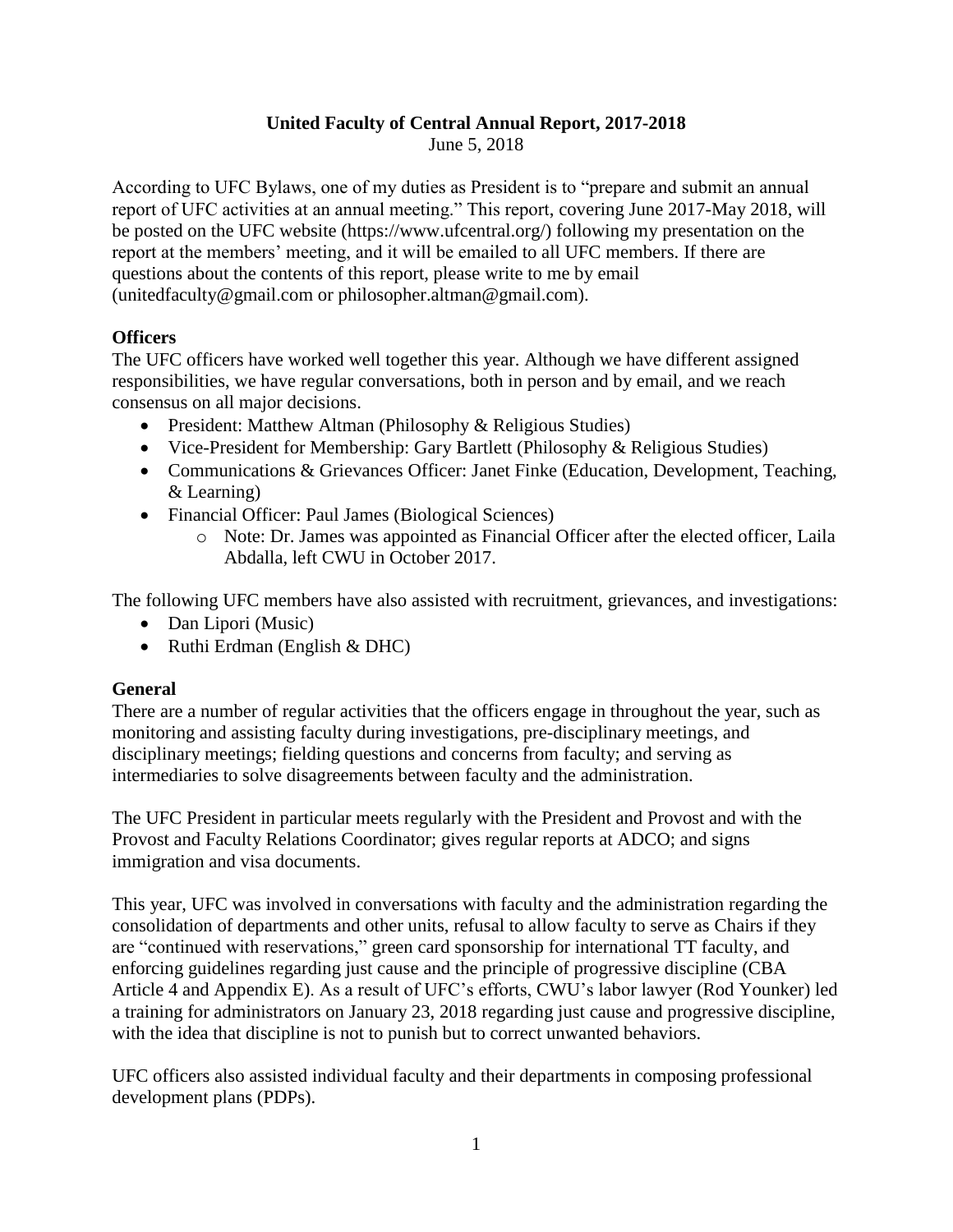### **Negotiating and implementing the CBA**

The last Collective Bargaining Agreement (CBA) expired in 2017, so UFC representatives negotiated a new faculty contract. The members of the UFC Bargaining Team were:

- Holly Pinkart (Biology) Bargaining Team Chair
- Roxanne Easley (History)
- Jason Knirck (History)
- Janet Finke (Education, Development, Teaching, & Learning)
- Gary Bartlett (Philosophy & Religious Studies)
- Gary McNeil (WEA) Chief Negotiator

After a ratification meeting on September 21, 2017, the UFC membership voted overwhelmingly to approve the new contract, which was signed on September 27, 2017.

Since September, the UFC officers have worked to implement and interpret the CBA. Officers visited several departments to explain what changed from the old CBA to the current CBA. The President gave a presentation at ADCO on key provisions and sent joint emails (with the Provost) regarding:

- Senior Lecturer merit criteria (Nov. 2017)
- Change in status (from "continued with reservations" to "continued") after review of a professional development plan (PDP) (Nov. 2017)
- Phased retirement application process (Feb. 2018)
- Joint Evaluation Taskforce survey (Feb. 2018)
- Class meeting policy (May 2018)

The UFC officers worked with Deans, Chairs, and several departments to develop appropriate Senior Lecturer merit criteria, as required by CBA 10.6.

### **Attempted changes to conflict of interest and nepotism policies**

In winter 2018, CWU, under the direction of President Gaudino, circulated draft proposals to change university policies on conflict of interest (or "consensual relationships") (CWUP 2-40- 070) and nepotism (CWUP 2-40-260). Because these subjects are addressed in the CBA (Article 14), UFC argued that any changes to these policies must be negotiated with UFC and cannot be changed by fiat by the CWU administration. UFC also claimed that, by soliciting faculty input on these proposed policies, the administration engaged in unfair labor practices. In response, the administration withdrew the proposals. Discussions with the administration on this issue are ongoing.

### **February members' meeting**

On February 27, 2018, UFC held an all-members' meeting at which officers updated members on union activities. Bill Lyne, President of United Faculty of Washington State, gave a presentation titled "Your Contract and the Power of Collective Bargaining."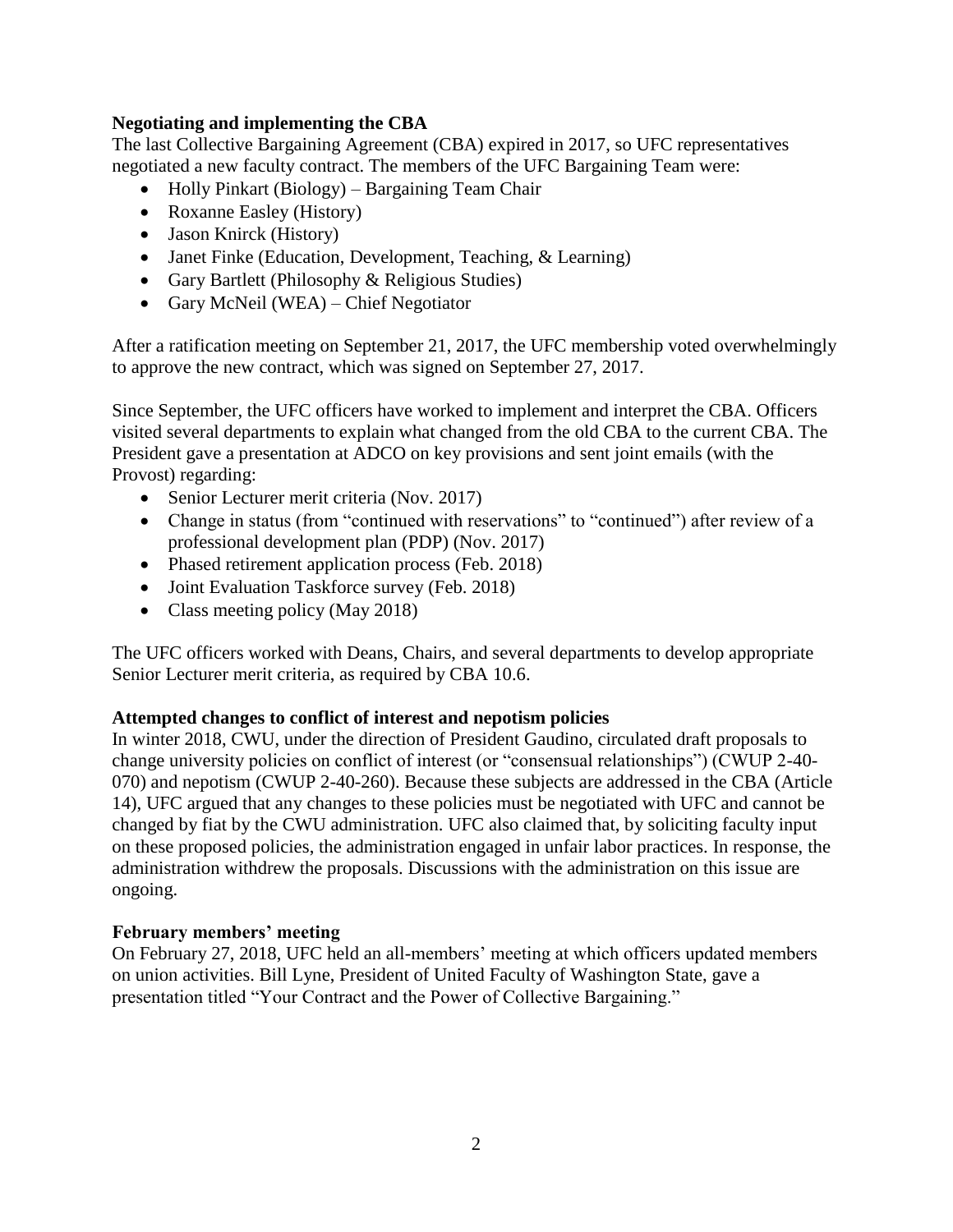# **Grievances and complaints**

UFC has formally challenged several decisions made by the CWU administration by filing grievances, which allege violations of the CBA (27.2.1), and complaints, which challenge substantive academic judgments (27.2.2).

# **Grievances**

The following grievances were originally submitted by the previous UFC officers:

- Grievance 17-01G: Merit and "Continued with Reservations" (Level II) (May 2017)
- Grievance 17-02G: Use of Only SEOIs in Evaluating Teaching Effectiveness (Level II) (May 2017)
- Grievance 17-03G: Faculty180 and Evaluations (Level II) (May 2017)
- Grievance 17-04G: (Re: Disciplinary action against a tenured faculty member) (Level I) (May 2017)

Current officers received responses from the administration and decided whether to pursue them further, with the following actions:

• Grievance 17-04G: (Re: Disciplinary action against a tenured faculty member) (Level II) (June 2017)

The following grievances were initiated by the current UFC officers:

- Grievance 17-05G: (Re: Disciplinary action against a tenured faculty member) (Levels I and II) (Nov.-Dec. 2017)
- Grievance 17-06G: Base Wage Increases for New Faculty (Level II) (Nov. 2017)
- Grievance 17-07G: (Re: Disciplinary action against a tenured faculty member) (Levels I, II, and III) (Nov. 2017-April 2018)
- Grievance 18-01G: (Re: Disciplinary action against a non-tenure-track faculty member) (Levels I and II) (April-May 2018)
- Grievance 18-02G: Documentation in Professional Records (Level II) (May 2018)

UFC officers are considering writing two other grievances, regarding the exclusive use of SEOIs in faculty teaching evaluations and the process to become a Senior Coach.

# Complaints

The following complaints were originally submitted by the previous UFC officers:

- Complaint 17-01C: (Re: Refusal to count a piece of documented research toward promotion to full professor) (Level I) (May 2017)
- Complaint 17-02C: (Re: Refusal to count a piece of documented research toward PTR) (Level I) (May 2017)

The following complaint was initiated by the current UFC officers:

• Complaint 17-03C: (Re: Minimum 10% pay increase for faculty who exceeded expectations in all three categories) (Level I) (Aug. 2017)

UFC officers are considering writing three other complaints, regarding standards for teaching, scholarship, and service that were applied during the most recent review period.

In addition to these grievances and complaints, there were a number of other cases that we considered in order to decide whether they merited a grievance or complaint.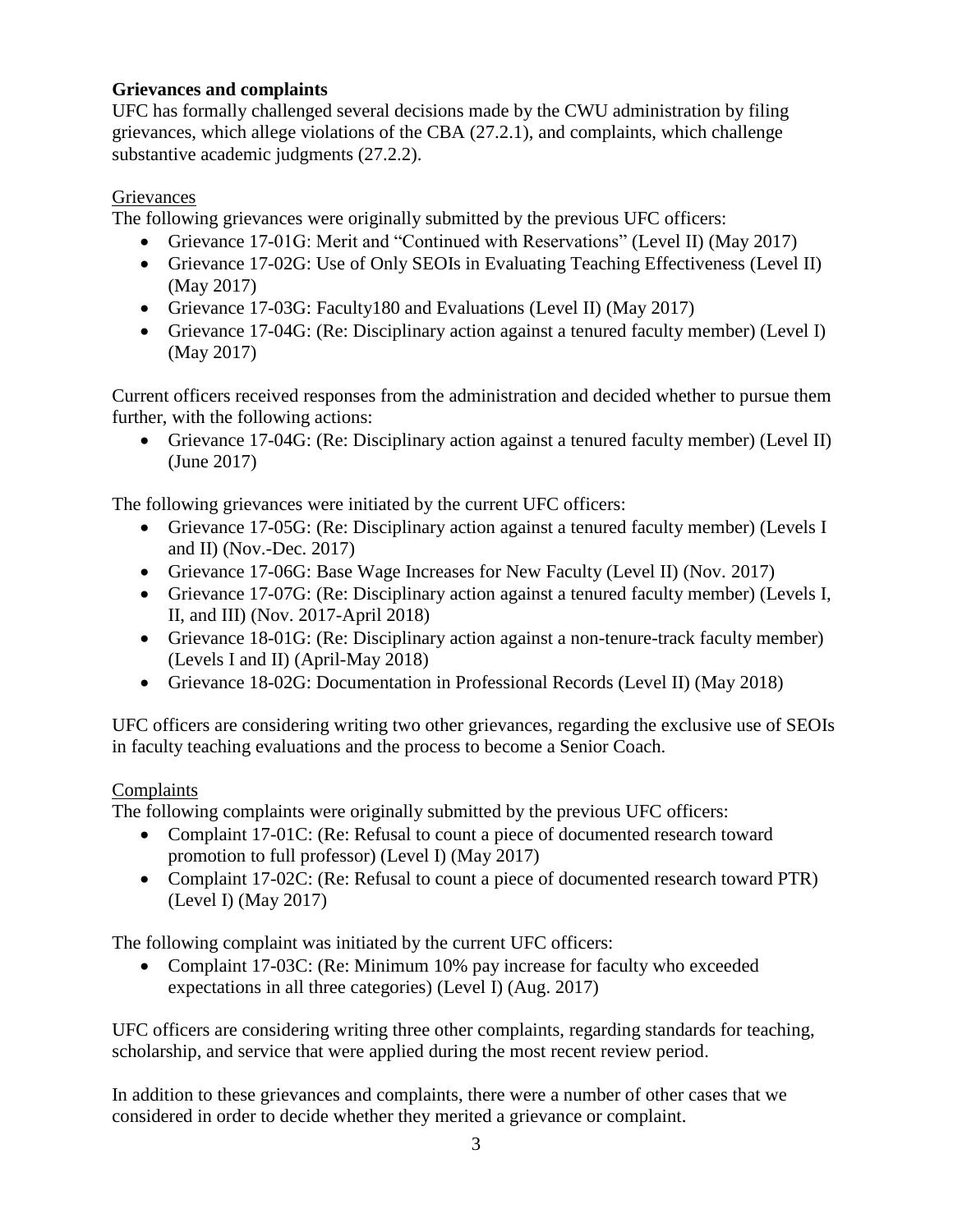### **Labor-Management Council**

The CBA includes the following provision: "The University and the Union will maintain a Labor-Management Council to provide a forum for communication between the parties and to promote constructive labor-management relations. Council meetings will be used for discussions and shared problem-solving only, including the University's efforts to eliminate barriers to equal employment opportunities and workplace equity encountered by the protected groups identified in Article 7. The Council shall have no authority to conduct any negotiations or modify the provisions of this Agreement" (26.1).

The members of the LMC are:

- UFC representatives:
	- o Four UFC officers
- CWU representatives:
	- o Katherine Frank, Provost
	- o Charlene Andrews, Faculty Relations Coordinator
	- o Kathryn Martell, CB Dean
	- o Martha Kurtz, COTS Associate Dean

LMC met on the following days: Nov. 28, 2017; Dec. 11, 2017; Feb. 7, 2018; and April 18, 2018. Meeting agendas are available on the UFC website.

At the meetings, we discussed several issues, some of which resulted in the joint emails described above:

- Senior Lecturer merit process
- Just cause guidelines
- Phased retirement application
- When/how files can be locked/unlocked in Faculty180 during a review period
- Whether to separate Chair merit from PTR merit review process
- Defining interdisciplinary program director positions
- Standardizing service workload
- Compensating overload with faculty development funds
- Extending review times because letters were unavailable on Faculty 180
- Graduate assistants as instructors of record
- Class meeting policy

### **Membership**

Currently, we have 197 dues-paying union members. Membership is approximately 50% among full professors, 40% among associate professors, 30% among assistant professors, 30% among senior lecturers, and 5% among lecturers. (Of course, UFC is recognized as the exclusive bargaining unit for all faculty [CBA 2.1 and 2.2].)

UFC representatives have been having lunch meetings this year with new TT assistant professors and others to answer questions and offer assistance as needed.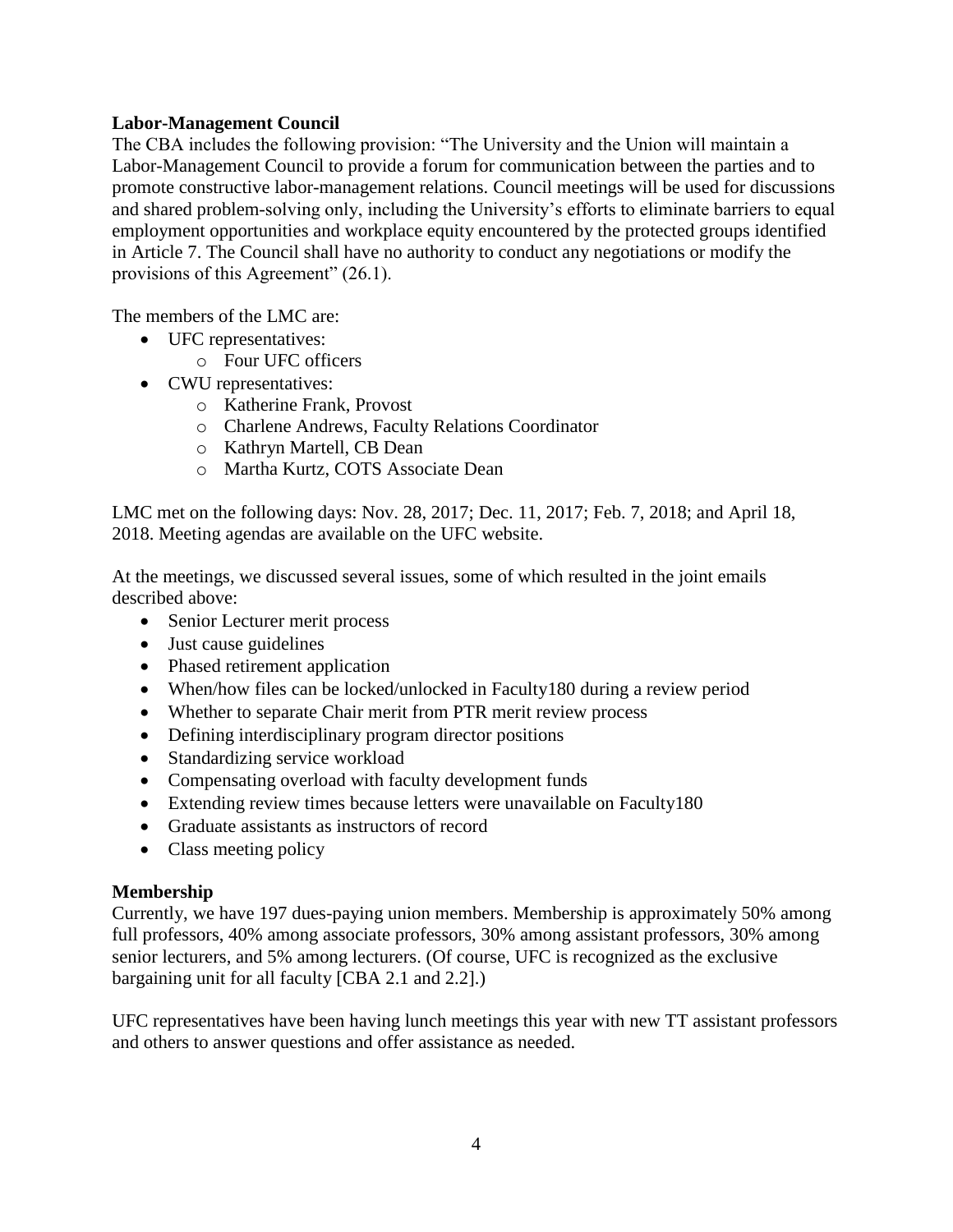## **Executive Board**

The UFC Executive Board has met regularly to advise the UFC officers and to serve as points of contact with other faculty. Members of the E-Board are:

- Four UFC officers
- James Avey (Management)
- Ruthi Erdman (English & DHC)
- Amy Hoover (Aviation)
- Audrey Huerta (Geology)
- Dan Lipori (Music)
- Sathy Rajendran (Engineering Technologies, Safety, and Construction)

We met on the following days: Oct. 26, 2017; Dec. 8, 2017; Jan. 12, 2018; Feb. 9, 2018; March 16, 2018; and May 4, 2018. Agendas and meeting minutes are available on the UFC website.

In addition to regular updates from the officers about UFC activities, the E-Board discussed a number of issues, including:

- Changing from the Steward system to a group of Liaisons
- Workload planning
- Emergency Assistance Fund
- Requests for charitable donations
- Workload allocation and other demands by Deans, including advising
- Faculty development funds
- Introduction of UFC notice boards on campus
- Whether to separate Chair merit from PTR merit review process
- Gaudino's proposed COI and nepotism policies

## **Joint Evaluation Taskforce**

The CBA includes the following provision: "In Fall Quarter 2017, a committee composed of three (3) faculty members chosen by UFC and three (3) members chosen by CWU will meet to review the policies, practices and software used by the departments, colleges and University to manage the workload planning, tenure, promotion and Post-TR processes. The committee will present recommended improvements to policies, practices, and/or technology to the UFC and CWU by the end of Spring Quarter 2018" (22.6.10).

The members of the Joint Evaluation Taskforce (JET) are:

- UFC representatives:
	- o Cynthia Coe (Philosophy & Religious Studies)
	- o Audrey Huerta (Geology)
	- o Terry Wilson (Marketing/Management)
- CWU representatives:
	- o Charlene Andrews, Faculty Relations Coordinator
	- o Mike Harrod, COTS Associate Dean
	- o Jeff Stinson, CB Associate Dean

The Joint Evaluation Taskforce has met regularly since January 2018. They have gathered information about current deficiencies and inefficiencies in the evaluation process, through conversations with ADCO, the Deans and Provost, and individual faculty, as well as through a faculty-wide anonymous survey conducted in winter 2018. On the basis of that work, they have been formulating recommendations to improve the evaluation process and will present those to UFC and the Provost by June 8, 2018.